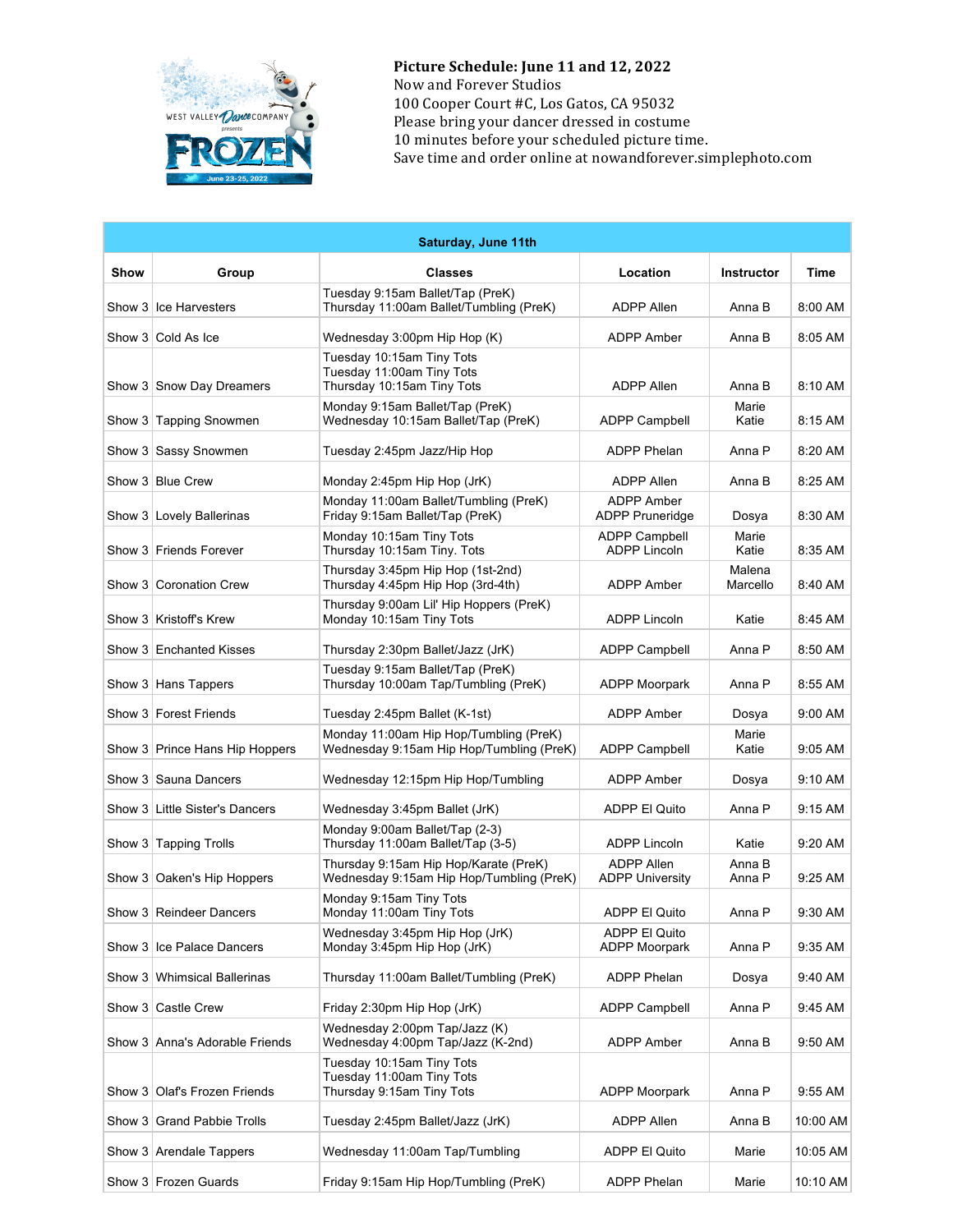|          | Show 3 Big Sister's Ballet      | Tuesday 9:15am Ballet/Tap (PreK)<br>Wednesday 9:15am Ballet/Tumbling (PreK)                                                                                 | <b>ADPP Mountain View</b><br><b>ADPP El Quito</b>   | Dosya<br>Marie          | 10:15 AM |
|----------|---------------------------------|-------------------------------------------------------------------------------------------------------------------------------------------------------------|-----------------------------------------------------|-------------------------|----------|
|          | Show 3 Olaf's Cha Cha           | Tuesday 10:15am Tiny Tots<br>Thursday 10:15am Tiny Tots<br>Friday 10:15am Tiny Tots                                                                         | <b>ADPP Mountain View</b><br><b>ADPP Pruneridge</b> | Dosya<br>Marie          | 10:20 AM |
|          | Show 3 Queen Elsa's Hip Hoppers | Tuesday 11:00am Hip Hop/Tumbling (PreK)<br>Monday 10:00am Hip Hop/Tumbling (PreK)                                                                           | <b>ADPP Mountain View</b><br>ADPP El Quito          | Dosya<br>Anna P         | 10:25 AM |
|          | Show 3 Heartful Hip Hoppers     | Wednesday 11:15am Hip Hop/Karate (PreK)<br>Friday 11:00am Hip Hop/Tumbling (PreK)                                                                           | <b>ADPP Amber</b><br><b>ADPP Pruneridge</b>         | Dosya                   | 10:30 AM |
|          | Show 3 Frozen Heart Friends     | Thursday 10:15am Tiny Tots<br>Friday 10:15am Tiny Tots<br>Thursday 9:30am Tiny Tots                                                                         | <b>ADPP Phelan</b>                                  | Dosya<br>Marie          | 10:35 AM |
|          | Show 3 Summer Time Tappers      | Wednesday 10:15am Ballet/Tap<br>Thursday 9:15am Tap/Tumbling                                                                                                | <b>ADPP University</b><br><b>ADPP Mountain View</b> | Anna P<br>Marie         | 10:40 AM |
|          | Show 3 Olaf's Tiny Dancers      | Monday 12:00pm Ballet (JrK)<br>Monday 2:45pm Ballet/Jazz (JrK)                                                                                              | <b>ADPP Amber</b><br><b>ADPP Moorpark</b>           | Dosya<br>Anna P         | 10:45 AM |
|          | Show 3 Elsa's Magical Friends   | Monday 11:00am Hip Hop/Tumbling<br>Monday 3:00pm Hip Hop/Tumbling                                                                                           | <b>ADPP Lincoln</b>                                 | Katie                   | 10:50 AM |
|          | Show 3 Courageous Hip Hoppers   | Thursday 2:45pm Hip Hop (K)                                                                                                                                 | <b>ADPP Amber</b>                                   | Malena<br>Marcello      | 10:55 AM |
|          | Show 3 Sunshine Dancers         | Tuesday 3:45pm Ballet (2nd-4th)                                                                                                                             | <b>ADPP Amber</b>                                   | Dosya                   | 11:00 AM |
|          | Show 3 Olaf's Friends           | Thursday 11:00am Hip Hop/Tumbling (PreK)                                                                                                                    | <b>ADPP Moorpark</b>                                | Anna P                  | 11:05 AM |
| Show 1   | Ice Harvesters                  | Friday 5:00pm Ballet 1 (7-10)                                                                                                                               | <b>WVDC Bascom</b>                                  | Marie                   | 11:10 AM |
| Show 1   | Cold As Ice                     | Friday 5:00pm Hip Hop 1 (5-7)                                                                                                                               | <b>WVDC Bascom</b>                                  | Vanessa                 | 11:15 AM |
| Show $1$ | Snow Day Dreamers               | Monday 6:00pm Lyrical 1 (7-11)                                                                                                                              | <b>WVDC Bascom</b>                                  | Emma                    | 11:20 AM |
|          | Show 1 Ice Acrobats             | Monday 7:00pm Acrobatics (11+)<br>Wednesday 7:00pm Acrobatics 2 (8+)                                                                                        | <b>WVDC Bascom</b>                                  | Grace<br>Janice         | 11:25 AM |
| Show 1   | <b>Tapping Snowmen</b>          | Monday 7:00pm Adult Tap                                                                                                                                     | <b>WVDC Bascom</b>                                  | Julie                   | 11:30 AM |
| Show 1   | Sassy Snowmen                   | Thursday 4:00pm Jazz Funk (7-10)<br>Wednesday 6:00pm Jazz 1 (7-10)                                                                                          | <b>WVDC Bascom</b>                                  | Nada<br>Sarah           | 11:35 AM |
| Show 1   |                                 | First Time In Forever Friends Monday 5:00pm Ballet/Jazz (4-6)                                                                                               | <b>WVDC Bascom</b>                                  | Emma                    | 11:40 AM |
| Show 1   | Lovely Ballerinas               | Tuesday 6:00pm Ballet 1 (7-10)                                                                                                                              | <b>WVDC Bascom</b>                                  | Dosya                   | 11:45 AM |
| Show 1   | <b>Friends Forever</b>          | Wednesday 4:00pm Hip Hop 2 (8-10)                                                                                                                           | <b>WVDC Bascom</b>                                  | Vanessa                 | 11:50 AM |
|          | Show 1 Arendale Acrobats        | Wednesday 5:00pm Acrobatics (5-7)<br>Thursday 7:00pm Acrobatics (5-7)                                                                                       | <b>WVDC Bascom</b>                                  | Grace<br>Janice         | 11:55 AM |
| Show 1   | <b>Coronation Crew</b>          | Saturday 10:00am Hip Hop 1 (6-9)                                                                                                                            | <b>WVDC Bascom</b>                                  | Dosya                   | 12:00 PM |
| Show 1   | Hans Tappers                    | Monday 6:00pm Tap 1 (11+)<br>Thursday 7:00pm Tap 1 (11+)                                                                                                    | <b>WVDC Bascom</b>                                  | Malvin Dosya 12:05 PM   |          |
| Show 1   | Sven's Flying Reindeer          | Monday 6:00pm Acrobatics (8-10)<br>Wednesday 6:00pm Acrobatics (7-10)                                                                                       | <b>WVDC Bascom</b>                                  | Janice Grace   12:10 PM |          |
| Show 1   | Sauna Dancers                   | Tuesday 7:00pm Jazz 2 (11+)                                                                                                                                 | <b>WVDC Bascom</b>                                  | Nada                    | 12:15 PM |
| Show 1   | <b>Tapping Trolls</b>           | Monday 5:00pm Tap 2 (9-11)                                                                                                                                  | <b>WVDC Bascom</b>                                  | Dosya                   | 12:20 PM |
| Show 1   | Oaken's Hip Hoppers             | Monday 7:00pm Hip Hop 2 (8-10)                                                                                                                              | <b>WVDC Bascom</b>                                  | Vanessa                 | 12:25 PM |
| Show 1   | <b>Reindeer Dancers</b>         | Monday 4:00pm Ballrom Latin 1 (6-9)<br>Wednesday 4:00pm Intro to Ballroom (6-9)<br>Thursday 5:00pm Intro to Ballroom (4-6)<br>Friday 5:00pm Styling 1 (6-9) | <b>WVDC Bascom</b>                                  | Ashley<br>Sabine        | 12:30 PM |
| Show 1   | Castle Crew                     | Thursday 6:00pm Hip Hop 1 $(11+)$                                                                                                                           | <b>WVDC Bascom</b>                                  | Nada                    | 12:35 PM |
|          | Show 1 Anna's Adorable Friends  | Wednesday 6:00pm Ballet/Jazz (4-6)                                                                                                                          | <b>WVDC Bascom</b>                                  | Katie                   | 12:40 PM |
| Show 1   | <b>Grand Pabbie Trolls</b>      | Thursday 5:00pm Musical Theater (7-10)                                                                                                                      | <b>WVDC Bascom</b>                                  | Anna P                  | 12:45 PM |
|          | Show 1 Little Sister's Ballet   | Thursday 5:00pm Ballet 1 (4-6)<br>Saturday 11:00am Ballet 1 (4-6)                                                                                           | <b>WVDC Bascom</b>                                  | Marie<br>Sarah          | 12:50 PM |
|          | Show 1 Elsa's Flying Friends    | Thursday 4:00pm Tiny Tumblers<br>Saturday 11:00am Tiny Tumblers                                                                                             | <b>WVDC Bascom</b>                                  | Janice                  | 12:55 PM |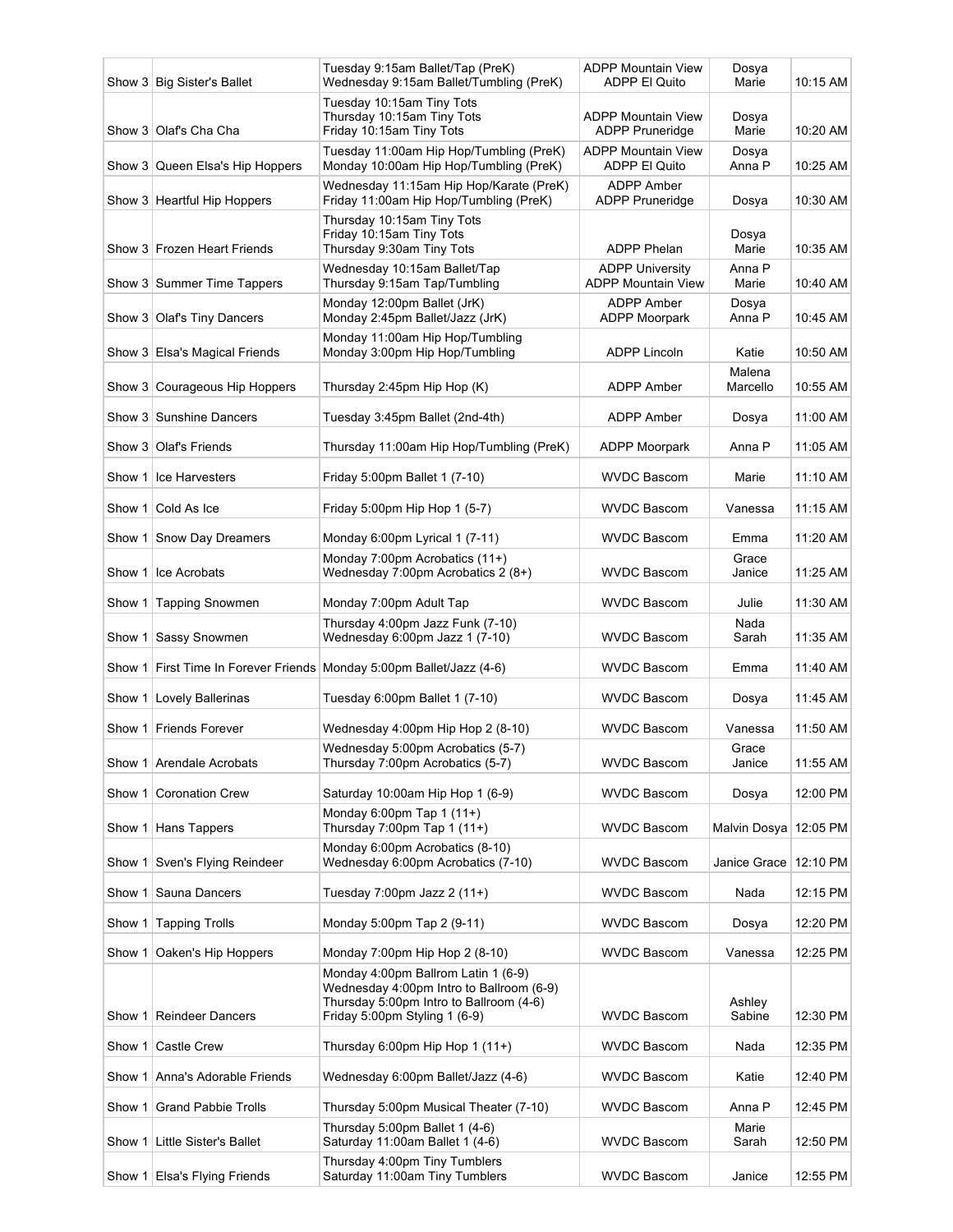| Lunch    |                              |                                                                             |                    |                  |           |
|----------|------------------------------|-----------------------------------------------------------------------------|--------------------|------------------|-----------|
|          | Show 1 Arendale Tappers      | Thursday 6:00pm Tap 1 (7-10)                                                | <b>WVDC Bascom</b> | Malvin           | $2:00$ PM |
| Show 1   | <b>Frozen Tumblers</b>       | Tuesday 6:00pm Acrobatics (8-10)<br>Thursday 6:00pm Acrobatics (8-10)       | <b>WVDC Bascom</b> | Janice           | 2:05 PM   |
|          | Show 1   Winter Wanderers    | Saturday 11:00am Lyrical 1 (6-9)<br>Wednesday 7:00pm Lyrical 1 (7-11)       | <b>WVDC Bascom</b> | Emma<br>Sarah    | 2:10 PM   |
| Show 1   | <b>Trading Post Dancers</b>  | Tuesday 7:00pm Jazz 2 (7-10)                                                | <b>WVDC Bascom</b> | Dosya            | $2:15$ PM |
|          | Show 1 Arendale's Princesses | Saturday 9:00am Ballet/Jazz (4-6)                                           | <b>WVDC Bascom</b> | Emma             | 2:20 PM   |
| Show 1   | Queen Elsa's Hip Hoppers     | Monday 4:00pm Hip Hop 2 (5-7)                                               | <b>WVDC Bascom</b> | Vanessa          | $2:25$ PM |
| Show 1   | <b>Heartful Hip Hoppers</b>  | Wednesday 7:00pm Hip Hop 1 (7-10)                                           | <b>WVDC Bascom</b> | Vanessa          | 2:30 PM   |
|          | Show 1 Summer Time Tappers   | Monday 4:00pm Tap 1 (7-10)                                                  | <b>WVDC Bascom</b> | Dosya            | 2:35 PM   |
|          | Show 1 Olaf's Tiny Dancers   | Saturday 9:00am Ballet 1 (4-6)                                              | <b>WVDC Bascom</b> | Marie            | 2:40 PM   |
| Show $1$ | <b>Magical Dreamers</b>      | Wednesday 6:00pm Lyrical 1 (7-10)                                           | <b>WVDC Bascom</b> | Nada             | $2:45$ PM |
| Show $1$ | Courageous Hip Hoppers       | Thursday 4:00pm Hip Hop/Tumbling (4-6)<br>Monday 5:00pm Hip Hop 1 (5-7)     | <b>WVDC Bascom</b> | Anna P<br>Malvin | 2:50 PM   |
|          | Show 1   Olaf's Friends      | Wednesday 6:00pm Hip Hop 2 (11+)                                            | <b>WVDC Bascom</b> | Vanessa          | 2:55 PM   |
| Show 1   | Snowflake Dancers            | Wednesday 5:00pm Ballet 1 (7-10)<br>Monday 7:00pm Ballet 1 (7-10)           | <b>WVDC Bascom</b> | Katie<br>Sarah   | $3:00$ PM |
|          | Show 2 Ice Harvesters        | Saturday 10:00am Ballet 1 (7-10)                                            | <b>WVDC Bascom</b> | Marie            | 3:05 PM   |
|          | Show 2 Cold As Ice           | Saturday 12:00pm Hip Hop/Tumbling (4-6)<br>Saturday 12:00pm Hip Hop 1 (5-7) | <b>WVDC Bascom</b> | Dosva<br>Sarah   | 3:10 PM   |
|          | Show 2 Snow Day Dreamers     | Thursday 5:00pm Contemporary (11+)                                          | <b>WVDC Bascom</b> | Nada             | 3:15 PM   |
|          | Show 2 Ice Acrobats          | Thursday 11:00am Tiny Tumblers<br>Saturday 10:00am Tiny Tumblers            | <b>WVDC Bascom</b> | Janice           | 3:20 PM   |
|          | Show 2 Tapping Snowmen       | Friday 5:00pm Tap/Jazz (4-6)                                                | <b>WVDC Bascom</b> | Dosya            | 3:25 PM   |
|          | Show 2 Sassy Snowmen         | Tuesday 8:00pm Adult Jazz Funk                                              | <b>WVDC Bascom</b> | Vanessa          | 3:30 PM   |
|          | Show 2 Blue Crew             | Wednesday 7:00pm Breakdancing (8+)                                          | <b>WVDC Bascom</b> | Txhoua           | 3:35 PM   |
|          | Show 2 Lovely Ballerinas     | Saturday 11:00am Ballet/Tap (4-6)                                           | <b>WVDC Bascom</b> | Marie            | 3:40 PM   |
|          | Show 2 Arendale Acrobats     | Monday 4:00pm Acro Sprouts (3-5)<br>Tuesday 5:00pm Acro Sprouts (3-5)       | <b>WVDC Bascom</b> | Janice           | 3:45 PM   |
|          | Show 2 Coronation Crew       | Monday 6:00pm Hip Hop $2(11+)$                                              | <b>WVDC Bascom</b> | Vanessa          | 3:50 PM   |
|          | Show 2 Kristoff's Krew       | Wednesday 5:00pm Hip Hop 1 (11+)                                            | <b>WVDC Bascom</b> | Vanessa          | 3:55 PM   |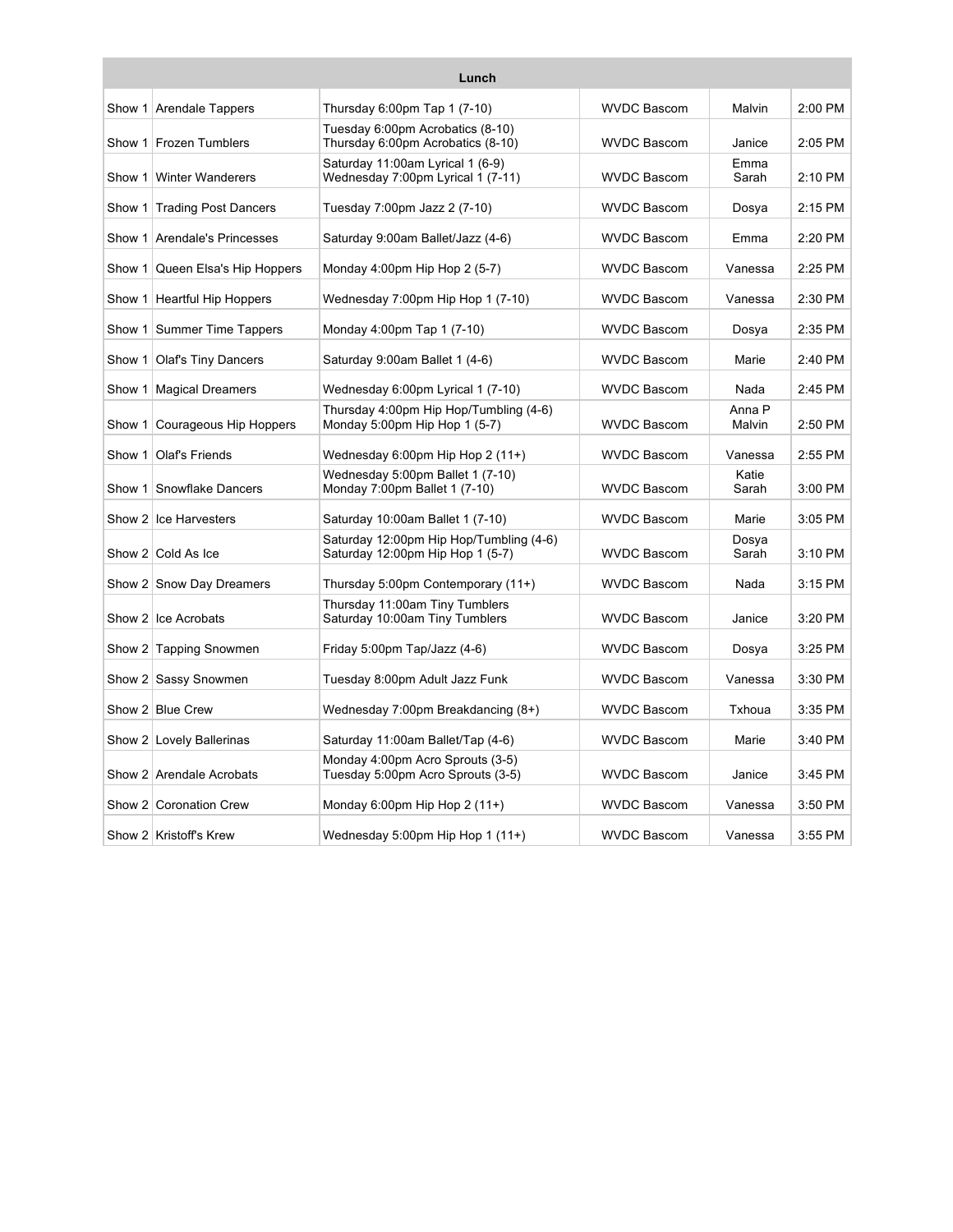

Picture Schedule: June 11 and 12, 2022 Now and Forever Studios 100 Cooper Court #C, Los Gatos, CA 95032 Please bring your dancer dressed in costume 10 minutes before your scheduled picture time. Save time and order online at nowandforever.simplephoto.com

| Sunday, June 12th |                               |                                                                                                        |                                                      |                    |           |
|-------------------|-------------------------------|--------------------------------------------------------------------------------------------------------|------------------------------------------------------|--------------------|-----------|
| <b>Show</b>       | Group                         | <b>Classes</b>                                                                                         | Location                                             | <b>Instructor</b>  | Time      |
| Show 4            | Ice Harvesters                | Thursday 5:00pm Ballet 1 (8-11)<br>Thursday 7:00pm Ballet 2 (8-11)                                     | <b>WVDC Mountain View</b>                            | Dosya              | 8:00 AM   |
| Show 4            | Snow Day Dreamers             | Thursday 5:00pm Lyrical (12+)                                                                          | <b>WVDC Mountain View</b>                            | Shiyo              | 8:05 AM   |
| Show 4            | <b>Tapping Snowman</b>        | Monday 4:00pm Ballet/Tap (2-4)<br>Friday 4:00pm Ballet/Tap (2-4)                                       | <b>WVDC Willow Glen</b>                              | Katie<br>Jade      | 8:10 AM   |
| Show 4            | <b>Blue Crew</b>              | Friday 5:00pm Lil' Hip Hoppers<br>Saturday 10:00am Lil' Hip Hoppers                                    | <b>WVDC Willow Glen</b>                              | Anna P<br>Emerald  | 8:15 AM   |
| Show 4            | Lovely Ballerinas             | Monday 6:00pm Ballet 1 (4-6)<br>Monday 5:00pm Ballet/Jazz (5-7)                                        | <b>WVDC Willow Glen</b>                              | Katie<br>Nada      | 8:20 AM   |
| Show 4            | <b>Coronation Crew</b>        | Wednesday 4:00pm Hip Hop (5-7)<br>Saturday 10:00am Hip Hop (5-7)                                       | <b>WVDC Mountain View</b>                            | Malvin<br>Jade     | 8:25 AM   |
| Show 4            | Ice Dancers                   | Monday 5:00pm Ballet 1 (12+)<br>Thursday 6:00pm Ballet 2 (12+)                                         | <b>WVDC Mountain View</b>                            | Marie<br>Dosya     | 8:30 AM   |
| Show 4            | <b>True Love Dancers</b>      | Thursday 5:00pm Ballet 2 (7-10)<br>Friday 6:00pm Ballet 1 (8-11)                                       | <b>WVDC Mountain View</b><br><b>WVDC Willow Glen</b> | Tess<br>Shiyo      | 8:35 AM   |
| Show 4            | <b>Enchanted Kisses</b>       | Wednesday 6:00pm Tap/Jazz (5-7)<br>Saturday 9:00am Ballet/Jazz (5-7)                                   | <b>WVDC Mountain View</b>                            | Krista<br>Jade     | 8:40 AM   |
| Show $4$          | Hans' Tappers                 | Thursday 6:00pm Tap/Jazz (5-7)<br>Friday 4:00pm Tap/Jazz (5-7)                                         | <b>WVDC Willow Glen</b>                              | Brittany<br>Anna P | 8:45 AM   |
|                   | Show 4   Forest Friends       | Wednesday 5:00pm Ballet/Acro (3-5)<br>Friday 11:00am Ballet/Acro (3-5)                                 | <b>WVDC Willow Glen</b>                              | Dosya<br>Anna P    | 8:50 AM   |
| Show $4$          | Prince Hans' Hip Hoppers      | Tuesday 6:00pm Hip Hop $(12+)$                                                                         | <b>WVDC Mountain View</b>                            | Rory               | 8:55 AM   |
| Show $4$          | Sven's Flying Reindeer        | Friday 3:00pm Acro 1 (7+)<br>Friday 4:00pm Acro 1 (7+)                                                 | <b>WVDC Mountain View</b>                            | Grace              | 9:00 AM   |
| Show 4            | Sauna Dancers                 | Monday 4:00pm Ballet/Jazz (5-7)<br>Friday 5:00pm Ballet/Jazz (5-7)                                     | <b>WVDC Mountain View</b>                            | Marie<br>Shiyo     | 9:05 AM   |
| Show $4$          | <b>Little Sister's Ballet</b> | Tuesday 4:00pm Ballet (5-7)                                                                            | <b>WVDC Willow Glen</b>                              | Shiyo              | 9:10 AM   |
| Show 4            | <b>Tapping Trolls</b>         | Saturday 9:00am Ballet/Tap (2-4)<br>Saturday 11:00am Ballet/Tap (2-4)                                  | <b>WVDC Mountain View</b>                            | Anna B             | 9:15 AM   |
| Show 4            | Oaken's Hip Hoppers           | Tuesday 5:00pm Hip Hop (5-7)                                                                           | <b>WVDC Mountain View</b>                            | Rory               | 9:20 AM   |
| Show 4            | <b>Reindeer Dancers</b>       | Saturday 9:00am Balle/Tap (2-4)                                                                        | <b>WVDC Willow Glen</b>                              | Shiyo              | 9:25 AM   |
| Show 4            | Sven's Friends                | Thursday 4:00pm Ballet/Jazz (5-7)<br>Friday 5:00pm Ballet/Acro (5-7)                                   | <b>WVDC Willow Glen</b>                              | Anna B<br>Jade     | 9:30 AM   |
|                   | Show 4   Whimsical Ballerinas | Saturday 10:00am Ballet/Jazz (5-7)<br>Wednesday 5:00pm Ballet/Tap (5-7)                                | <b>WVDC Willow Glen</b><br><b>WVDC Mountain View</b> | Shiyo<br>Malvin    | 9:35 AM   |
| Show 4            | Castle Crew                   | Monday 4:00pm Hip Hop (5-7)<br>Saturday 11:00am Hip Hop/Acro (5-7)                                     | <b>WVDC Willow Glen</b>                              | Nada<br>Shiyo      | 9:40 AM   |
| Show 4            | <b>Olaf's Frozen Friends</b>  | Thursday 4:00pm Jazz 1 (8-11)<br>Saturday 11:00am Jazz 1 (8-11)                                        | <b>WVDC Mountain View</b>                            | Shiyo<br>Jade      | 9:45 AM   |
| Show 4            | <b>Grand Pabbie Trolls</b>    | Tuesday 5:00pm Tap (7-10)                                                                              | <b>WVDC Willow Glen</b>                              | Brittany           | 9:50 AM   |
| Show 4            | Arendale Tappers              | Wednesday 4:00pm Ballet/Tap (2-4)<br>Friday 10:00am Ballet/Tap (2-4)<br>Friday 4:00pm Ballet/Tap (2-4) | <b>WVDC Mountain View</b>                            | Shiyo              | $9:55$ AM |
| Show 4            | Frozen Tumblers               | Friday 5:00pm Acro 2 (7+)<br>Friday 6:00pm Acro 2 $(7+)$                                               | <b>WVDC Mountain View</b>                            | Grace              | 10:00 AM  |
| Show 4            | Frozen Guards                 | Wednesday 6:00pm Hip Hop (8-11)                                                                        | <b>WVDC Willow Glen</b>                              | Dosya              | 10:05 AM  |
| Show 4            | <b>Big Sister's Ballet</b>    | Thursday 4:00pm Ballet 2 (5-7)<br>Saturday 10:00am Ballet 1 (7-11)                                     | <b>WVDC Mountain View</b>                            | Dosya<br>Anna B    | 10:10 AM  |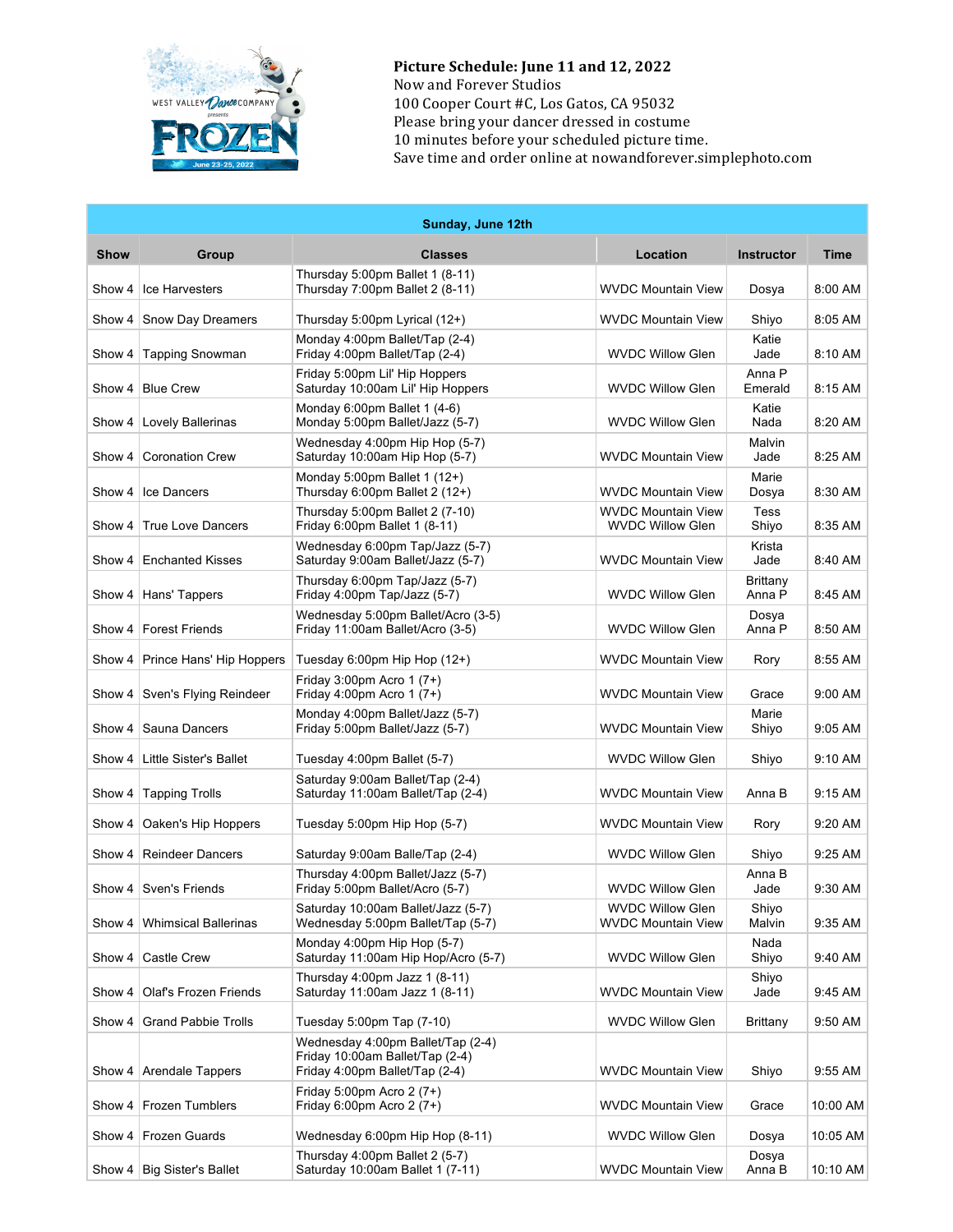|        | Show 4   Winter Wanderers                            | Monday 6:00pm Lyrical (8-11)                                                                                                                                                                                                                             | <b>WVDC Mountain View</b>                     | Krista                   | 10:15 AM             |
|--------|------------------------------------------------------|----------------------------------------------------------------------------------------------------------------------------------------------------------------------------------------------------------------------------------------------------------|-----------------------------------------------|--------------------------|----------------------|
| Show 4 | Olaf's Cha Cha                                       | Tuesday 10:00am Ballet/Tap (2-4)<br>Thursday 4:00pm Ballet/Tap (2-4)                                                                                                                                                                                     | <b>WVDC Willow Glen</b>                       | Shiyo<br><b>Tess</b>     | 10:20 AM             |
|        | Show 4   Arendales Princesses                        | Monday 7:00pm Jazz 2 (8-11)<br>Tuesday 5:00pm Jazz 1 (12+)                                                                                                                                                                                               | <b>WVDC Mountain View</b>                     | Krista<br>Mia            | 10:25 AM             |
|        | Show 4   Summer Time Tappers                         | Tuesday 7:00pm Tap 2 (10+)<br>Thursday 6:00pm Tap 1 $(8+)$                                                                                                                                                                                               | WVDC Mountain View                            | Krista                   | 10:30 AM             |
| Show 4 | <b>Olaf's Tiny Dancers</b>                           | Tuesday 4:00pm Ballet 1 (5-7)<br>Tuesday 6:00pm Ballet/Tap (5-7)                                                                                                                                                                                         | <b>WVDC Mountain View</b>                     | Mia                      | 10:35 AM             |
| Show 4 | <b>Twirling Sisters</b>                              | Tuesday 6:00pm Ballet/Tap (5-7)<br>Saturday 9:00am Ballet/Jazz (5-7)                                                                                                                                                                                     | <b>WVDC Willow Glen</b>                       | Shiyo<br>Emerald         | 10:40 AM             |
| Show 4 | Elsa's Magical Friends                               | Tuesday 6:00pm Ballet 1 (7-10)<br>Tuesday 7:00pm Ballet (11+)                                                                                                                                                                                            | <b>WVDC Willow Glen</b>                       | <b>Brittany</b><br>Shiyo | 10:45 AM             |
|        | Show 4   Magical Dreamers                            | Monday 6:00pm Lyrical (7-11)                                                                                                                                                                                                                             | <b>WVDC Willow Glen</b>                       | Nada                     | 10:50 AM             |
|        | Show 4   Courageous Hip Hoppers                      | Tuesday 11:00am Hip Hop/Acro (3-5)<br>Friday 3:00pm Lil' Hip Hoppers (3-5)                                                                                                                                                                               | <b>WVDC Willow Glen</b><br>WVDC Mountain View | Shiyo                    | 10:55 AM             |
| Show 4 | Snowflake Dancers                                    | Tuesday 4:00pm Hip Hop (8-11)<br>Tuesday 7:00pm Hip Hop (8-11)                                                                                                                                                                                           | <b>WVDC Mountain View</b>                     | Rory                     | 11:00 AM             |
|        | Show 4   Best Friends Forever                        | Monday 5:00pm Jazz (7-10)                                                                                                                                                                                                                                | <b>WVDC Willow Glen</b>                       | Katie                    | 11:05 AM             |
|        | Show 2 Hans Tappers                                  | Monday 10:00am Ballet/Tap (2-4)<br>Monday 11:00am Ballet/Tap (2-4)                                                                                                                                                                                       | <b>WVDC Bascom</b>                            | Shiyo                    | 11:10 AM             |
|        | Show 2 Elsa's Flying Friends                         | Friday 4:00pm Acro Sprouts (3-5)<br>Saturday 12:00pm Acro Sprouts (3-5)                                                                                                                                                                                  | <b>WVDC Bascom</b>                            | Janice                   | 11:15 AM             |
|        | Show 2   Little Sister's Ballet                      | Thursday 7:00pm Ballet $2(11+)$                                                                                                                                                                                                                          | <b>WVDC Bascom</b>                            | Marie                    | 11:20 AM             |
|        | Show 2 Tapping Trolls                                | Thursday 4:00pm Ballet/Tap (2-4)<br>Saturday 9:00am Ballet/Tap (3-5)<br>Saturday 10:00am Ballet/Tap (2-4)                                                                                                                                                | <b>WVDC Bascom</b>                            | Marie<br>Jasmine         | 11:25 AM             |
|        | Show 2   Oaken's Hip Hoppers                         | Monday 8:00pm Adult Hip Hop 1                                                                                                                                                                                                                            | <b>WVDC Bascom</b>                            | Vanessa                  | 11:30 AM             |
|        | Show 2   Reindeer Dancers                            | Friday 4:00pm Jazz 1 (6-9)                                                                                                                                                                                                                               | <b>WVDC Bascom</b>                            | Dosya                    | 11:35 AM             |
|        | Show 2 Ice Palace Dancers                            | Tuesday 5:00pm Jazz Funk (11+)                                                                                                                                                                                                                           | <b>WVDC Bascom</b>                            | Vanessa                  | 11:40 AM             |
|        | Show 2   Whimsical Ballerinas                        | Thursday 6:00pm Ballet 2 (7-10)                                                                                                                                                                                                                          | <b>WVDC Bascom</b>                            | Marie                    | 11:45 AM             |
|        | Show 2   Castle Crew                                 | Tuesday 4:00pm Hip Hop 1 (5-7)<br>Friday 6:00pm Hip Hop 1 (5-7)                                                                                                                                                                                          | <b>WVDC Bascom</b>                            | Nada<br>Dosya            | 11:50 AM             |
|        | Show 2   Grand Pabbie Trolls                         | Friday 4:00pm Ballet/Jazz (4-6)                                                                                                                                                                                                                          | <b>WVDC Bascom</b>                            | Marie                    | 11:55 AM             |
|        | Show 2 Arendale Tappers                              | Saturday 9:00am Ballet/Tap (2-4)<br>Saturday 11:00am Ballet/Tap (2-4)                                                                                                                                                                                    | <b>WVDC Bascom</b>                            | Dosya                    | 12:00 PM             |
|        | Show 2 Frozen Tumblers                               | Friday 5:00pm Acrobatics (5-7)<br>Saturday 9:00am Acrobatics (5-7)<br>Monday 5:00pm Acrobatics (5-7)                                                                                                                                                     | <b>WVDC Bascom</b>                            | Janice                   | 12:05 PM             |
|        |                                                      | Tuesday 7:00am Hip Hop 1 (8-10)                                                                                                                                                                                                                          |                                               |                          |                      |
|        | Show 2   Frozen Guards                               | Friday 4:00pm Hip Hop 1 (8-10)                                                                                                                                                                                                                           | <b>WVDC Bascom</b>                            | Vanessa                  | 12:10 PM             |
|        | Show 2   Big Sister's Ballet                         | Monday 7:00pm Ballet 1 $(11+)$                                                                                                                                                                                                                           | <b>WVDC Bascom</b>                            | Dosya                    | 12:15 PM             |
|        | Show 2   Winter Wanderers<br>Show 2   Olaf's Cha Cha | Wednesday 7:00pm Lyrical 1 (11+)<br>Tuesday 4:00pm Team Ballroom Technique (7-11)<br>Wednesday 5:00pm Team Ballroom Technique (7-11)<br>Thursday 4:00pm Styling 1 (10-15)<br>Thursday 5:30pm Ballroom/Latin (10-13)<br>Friday 4:00pm Technique 1 (10-13) | <b>WVDC Bascom</b><br><b>WVDC Bascom</b>      | Nada<br>Sabine<br>Ashley | 12:20 PM<br>12:25 PM |
|        | Show 2 Trading Post Dancers                          | Wednesday 8:00pm Adult Hip Hop 2                                                                                                                                                                                                                         | <b>WVDC Bascom</b>                            | Vanessa                  | 12:30 PM             |
|        | Show 2   Arendale Princesses                         | Tuesday 5:00pm Ballet/Jazz (4-6)                                                                                                                                                                                                                         | <b>WVDC Bascom</b>                            | Nada                     | 12:35 PM             |
|        |                                                      | Show 2 Queen Elsa's Hip Hoppers Tuesday 6:00pm Hip Hop 1 (11+)                                                                                                                                                                                           | <b>WVDC Bascom</b>                            | Vanessa                  | 12:40 PM             |
|        | Show 2   Heartful Acrobats                           | Thursday 5:00pmAcro Sprouts (3-5)<br>Wednesday 11:00am Acro Sprouts (3-5)                                                                                                                                                                                | <b>WVDC Bascom</b>                            | Grace<br>Janice          | 12:45 PM             |
|        | Show 2 Summer Time Tappers                           | Monday 4:00pm Tap/Jazz (4-6)                                                                                                                                                                                                                             | <b>WVDC Bascom</b>                            | Emma                     | 12:50 PM             |